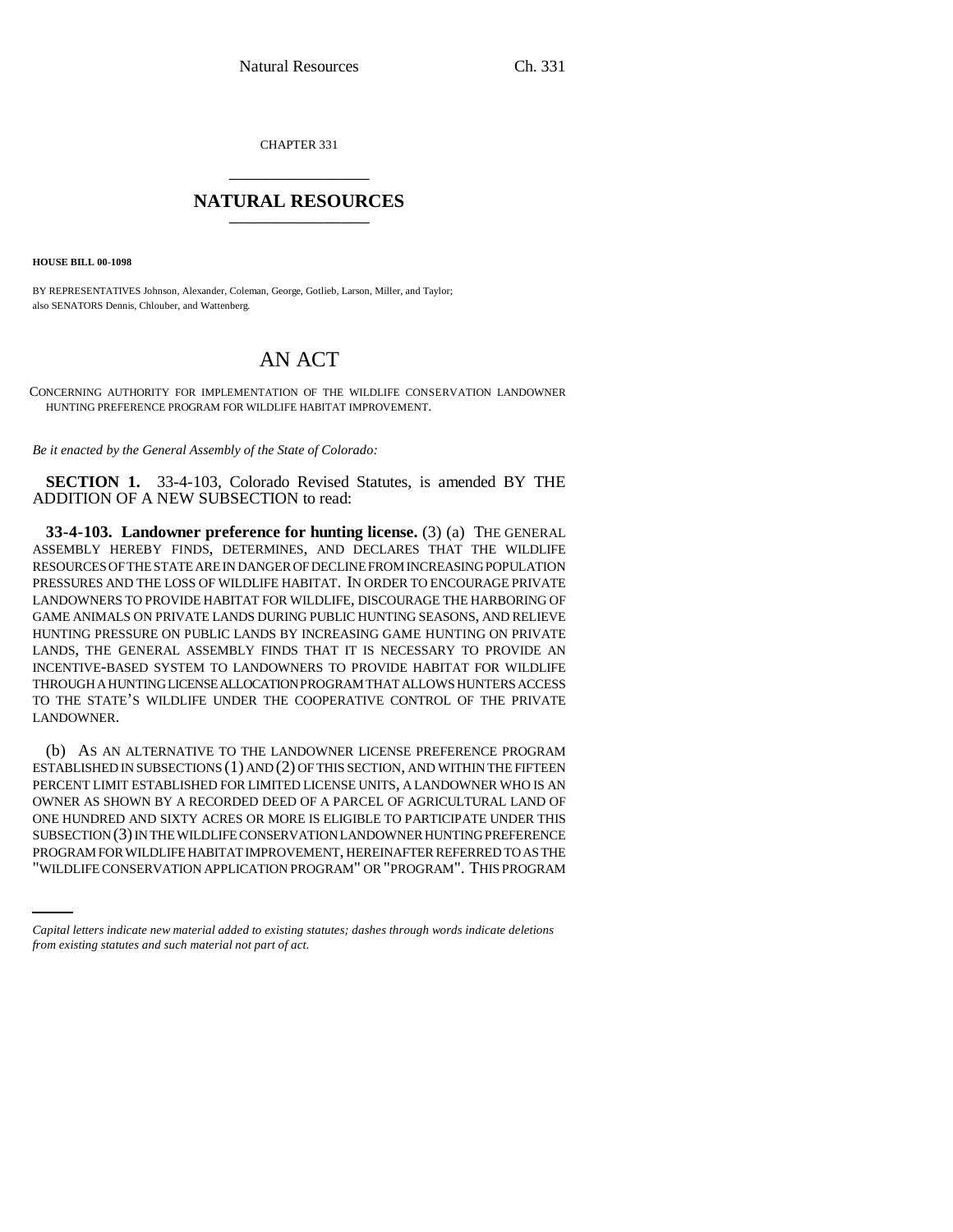## Ch. 331 Natural Resources

IS DESIGNED TO ENCOURAGE HUNTER ACCESS TO PRIVATE LAND BY ENABLING LANDOWNERS TO APPLY FOR LICENSES USING APPLICATIONS BASED UPON LAND OWNERSHIP AND BENEFIT TO WILDLIFE.

(c) (I) A LANDOWNER THAT APPLIES TO PARTICIPATE IN THE WILDLIFE CONSERVATION APPLICATION PROGRAM SHALL HAVE ISSUED TO THAT LANDOWNER APPLICATIONS FOR LICENSES PERMITTING THE HUNTING OF DEER, ELK, ANTELOPE, AND SUCH OTHER SPECIES, EXCEPT FOR MOOSE, ROCKY MOUNTAIN BIG HORN SHEEP, DESERT BIG HORN SHEEP, AND ROCKY MOUNTAIN GOAT, AS DETERMINED BY THE COMMISSION TO MEET ANIMAL MANAGEMENT OBJECTIVES FOR THE GAME MANAGEMENT UNIT IN WHICH THE PROPERTY LIES, AS LONG AS SUCH SPECIES INHABITED THE LAND FOR WHICH A LICENSE IS REQUESTED DURING THE GREATER PORTION OF THE YEAR PREVIOUS TO THE APPLICATION. THESE APPLICATIONS SHALL BE ISSUED UNDER THE RESTRICTIONS SET FORTH IN THIS SUBSECTION (3) AND AS A FIRST PRIORITY FOR LICENSES OVER THE PREFERENCES ISSUED UNDER SUBSECTIONS (1) AND (2) OF THIS SECTION. FIFTEEN PERCENT OF THE TOTAL NUMBER OF LICENSES ESTABLISHED FOR THE GAME MANAGEMENT UNIT WHERE FIREARM HUNTING LICENSES ARE TOTALLY LIMITED FOR THE SPECIES FOR WHICH THE LICENSE IS REQUESTED SHALL BE MADE AVAILABLE TO LANDOWNERS WHO MEET THE QUALIFICATIONS OF THIS SECTION.

(II) THE APPLICATIONS AVAILABLE UNDER THIS SUBSECTION (3) SHALL BE ALLOCATED TO ANY PARTICIPANT BASED UPON THE FOLLOWING SCHEDULE:

(A) FOR OWNERS OF ONE HUNDRED SIXTY TO SIX HUNDRED THIRTY-NINE ACRES, ONE APPLICATION;

(B) FOR OWNERS OF SIX HUNDRED FORTY TO ONE THOUSAND ONE HUNDRED NINETY-NINE ACRES, TWO APPLICATIONS;

(C) FOR OWNERS OF ONE THOUSAND TWO HUNDRED ACRES TO TWO THOUSAND THREE HUNDRED NINETY-NINE ACRES, THREE APPLICATIONS;

(D) FOR OWNERS OF TWO THOUSAND FOUR HUNDRED ACRES TO THREE THOUSAND NINE HUNDRED NINETY-NINE ACRES, FOUR APPLICATIONS;

(E) FOR EACH ADDITIONAL ONE THOUSAND ACRES AN ADDITIONAL APPLICATION SHALL BE ALLOCATED UP TO A MAXIMUM OF SIX APPLICATIONS FOR OWNERS OF ACREAGE IN EXCESS OF SIX THOUSAND ACRES.

(III) THE COMMISSION MAY BY RULE ALLOW FOR THE ISSUANCE OF ADDITIONAL APPLICATIONS TO LANDOWNERS IN CONSIDERATION OF THE PROVISION OF VALUABLE GAME HABITAT, THE PROVISION OF HABITAT MANAGEMENT, THE PROVISION OF VOLUNTARY ACCESS TO PUBLIC HUNTING, OR OTHER FACTORS, TO ACHIEVE GAME MANAGEMENT OBJECTIVES.

(d) IN ADDITION TO THE LIMITATION ON THE NUMBER OF APPLICATIONS AVAILABLE UNDER THE PROGRAM AS SET FORTH IN SUBPARAGRAPH (II) OF PARAGRAPH (c) OF THIS SUBSECTION (3), THE PROGRAM SHALL HAVE THE FOLLOWING ADDITIONAL REQUIREMENTS: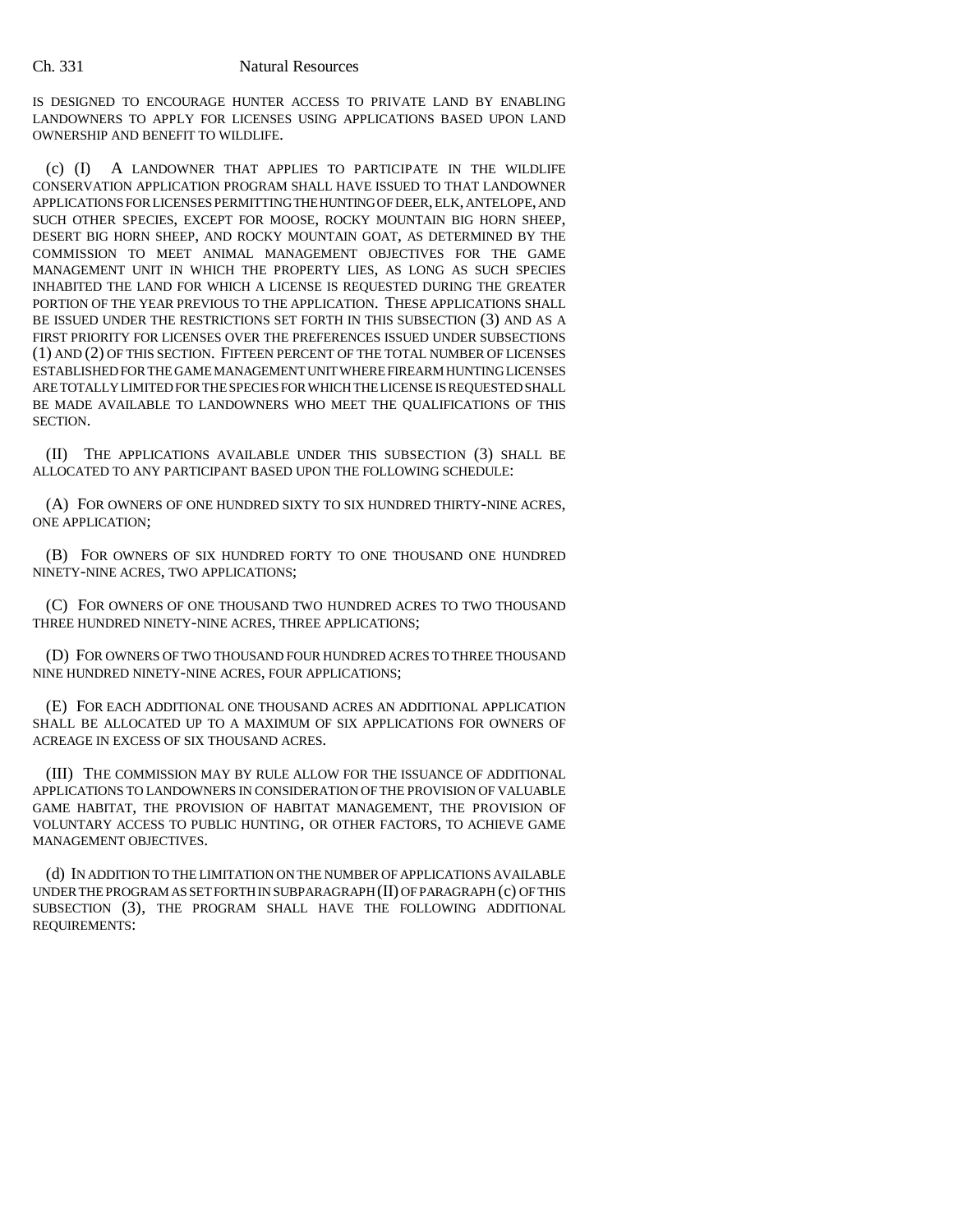Natural Resources Ch. 331

(I) THE COMMISSION MAY BY RULE PROVIDE FOR THE ISSUANCE OF LICENSES IN ADDITION TO THE METHOD SET FORTH IN PARAGRAPH (c) OF THIS SUBSECTION (3) BASED UPON GAME MANAGEMENT OBJECTIVES. IF THE COMMISSION DECIDES TO ESTABLISH SUCH RULES, A MINIMUM OF THREE DIFFERENT TYPES OF MANAGEMENT UNITS SHALL BE ESTABLISHED: AREAS ON THE EASTERN PLAINS EAST OF INTERSTATE HIGHWAY 25 BASED UPON LARGE PERCENTAGES OF PRIVATE LAND OWNERSHIP; AREAS SPECIFICALLY MANAGED FOR QUALITY ANIMAL HUNTING OR QUALITY HUNTING EXPERIENCE; AND AREAS MANAGED FOR MAXIMUM HUNTER OPPORTUNITY. ANY ADDITIONAL LICENSES ISSUED PURSUANT TO THIS SUBPARAGRAPH (I) SHALL BE RESTRICTED TO PRIVATE LANDS ONLY, UNLESS THE COMMISSION EXEMPTS ANY INTERMINGLED LANDS FROM SUCH REQUIREMENT.

(II) SUCCESSFUL APPLICANTS UNDER THIS SUBSECTION (3) WILL RECEIVE A VOUCHER THAT MAY BE TRANSFERRED TO ANY PERSON WHO IS ELIGIBLE FOR A BIG GAME LICENSE FOR THAT SPECIES TO BE USED FOR THE PURCHASE OF A LICENSE TO BE USED ONLY WITHIN THE APPLICANT'S GAME MANAGEMENT UNIT FOR THAT SPECIES.

(III) WHERE AN APPLICATION IS BEING SUBMITTED UNDER THE PROGRAM IN THOSE GAME MANAGEMENT UNITS WHERE FIREARM HUNTING LICENSES ARE TOTALLY LIMITED FOR THE SPECIES FOR WHICH AN APPLICATION IS BEING SUBMITTED, THE LANDOWNER WHOSE APPLICATION DOES NOT YIELD ALL LICENSES SET FORTH IN SUBPARAGRAPH (II) OF PARAGRAPH (c) OF THIS SUBSECTION (3) FOR THE CURRENT SEASON SHALL BE IN PRIORITY FOR APPLICATION PREFERENCE IN THE SUCCEEDING YEAR.

(IV) HUNTING SEASONS FOR MALE LICENSES ISSUED UNDER THIS PROGRAM SHALL BE CONCURRENT WITH PUBLIC HUNTING SEASONS OR DESIGNATED BY THE COMMISSION TO MEET GAME MANAGEMENT OBJECTIVES.

(V) FOR PURPOSES OF ANTLERLESS MANAGEMENT, BY RULE, THE COMMISSION MAY REQUIRE, FOR GAME MANAGEMENT OBJECTIVES, AS A CONDITION TO PARTICIPATION IN THE PROGRAM, THAT LANDOWNERS ALLOW HUNTING ON THEIR LAND BY PROPERLY LICENSED HUNTERS FOR THE SPECIES THAT MALE LICENSES WERE ISSUED TO LANDOWNERS UNDER THE PROGRAM, USING DIVISION-PUBLISHED MALE/FEMALE RATIOS FOR GAME MANAGEMENT PURPOSES FOR THE APPLICABLE GAME MANAGEMENT UNIT OR DATA ANALYSIS UNIT. SUCH HUNTS SHALL BE CONDUCTED DURING A SEPARATE SEASON. VOUCHERS FOR SUCH LICENSES SHALL BE ISSUED TO LANDOWNERS DETERMINED ELIGIBLE, AND THE LANDOWNER SHALL ENSURE THAT ALL SUCH VOUCHERS ARE DISTRIBUTED TO ELIGIBLE HUNTERS. THE LANDOWNER SHALL NOT CHARGE AN ACCESS FEE OF MORE THAN TWENTY-FIVE DOLLARS TO PARTICIPATE IN SUCH HUNTS.

(VI) IN THOSE GAME MANAGEMENT UNITS WHERE HUNTING IS TOTALLY LIMITED FOR A SPECIES AND THE PRIVATE LANDOWNER POOL OF LICENSE PREFERENCES AND APPLICATIONS DOES NOT USE THE NUMBER OF LANDOWNER LICENSES ESTABLISHED FOR A SPECIES FOR THAT MANAGEMENT AREA, THEN THOSE UNUSED LICENSES SHALL BE MADE AVAILABLE TO PRIVATE LANDOWNERS IN THAT PARTICULAR GAME MANAGEMENT UNIT OR DATA ANALYSIS UNIT AS A FIRST PRIORITY BEFORE BECOMING AVAILABLE TO THE GENERAL PUBLIC HUNTER.

(e) THE COMMISSION SHALL ADOPT RULES TO IMPLEMENT THIS SECTION PRIOR TO